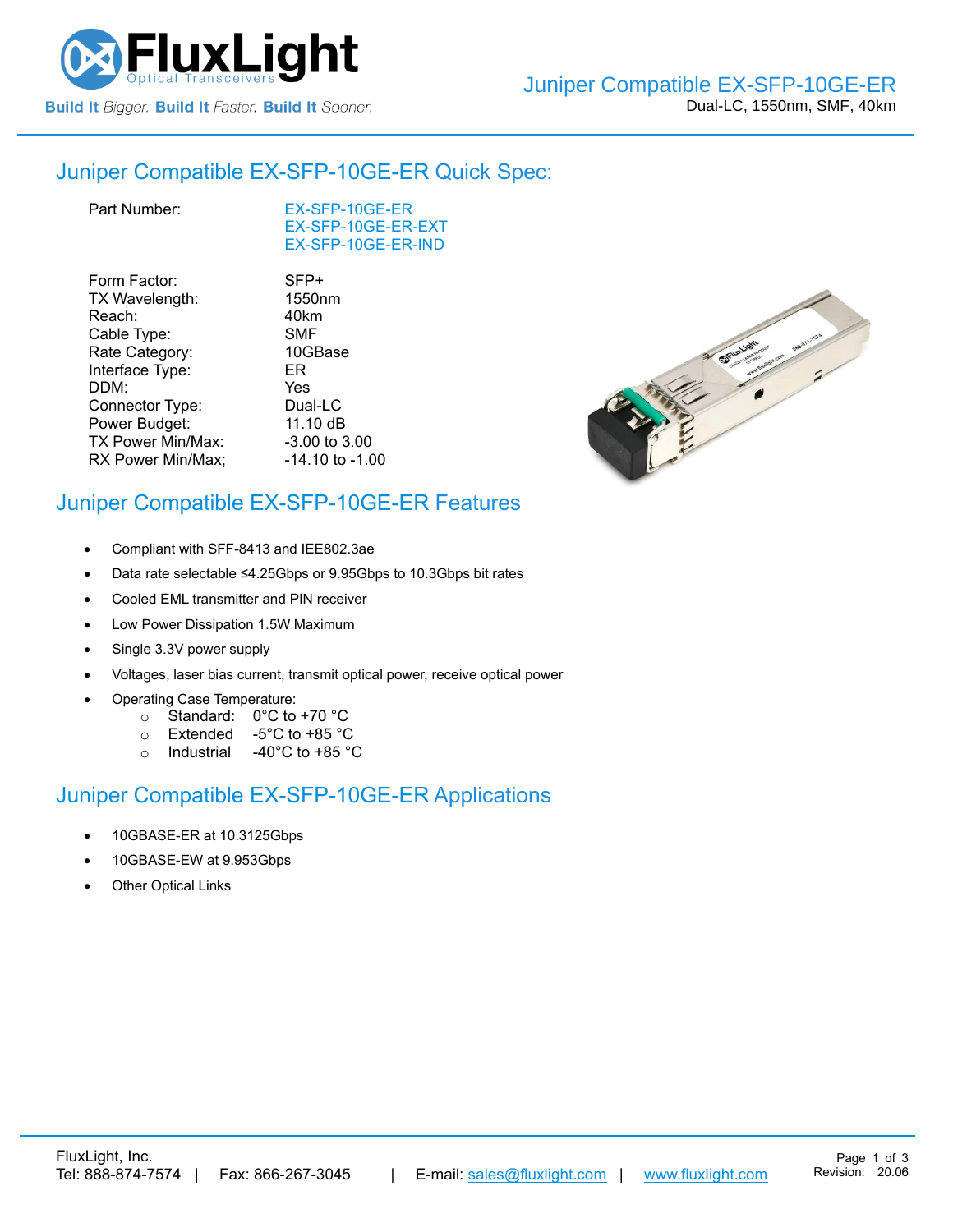

**Build It Bigger. Build It Faster. Build It Sooner.** 

## Electrical Characteristics (Condition: Ta=TOP)

| <b>Parameter</b>                  | <b>Symbol</b> | Min.        | <b>Typ</b> | Max.      | <b>Unit</b> | <b>Notes</b>                          |
|-----------------------------------|---------------|-------------|------------|-----------|-------------|---------------------------------------|
| <b>CML Inputs(Differential)</b>   | Vin           | 150         |            | 1200      | mV p-p      | AC coupled inputs                     |
| <b>Supply Current</b>             | ICC           |             |            | 300       | mA          |                                       |
| Input Impedance (Differential)    | Zin           | 85          | 100        | 115       | ohm         | $\text{Rin} > 100 \text{ kohm } @$ DC |
| Tx_Disable Input Voltage - Low    | VIL           | $\mathbf 0$ |            | 0.8       | V           |                                       |
| Tx Disable Input Voltage - High   | VIH.          | 2.0         |            | 3.45      | V           |                                       |
| Tx Fault Output Voltage - Low     | <b>VOL</b>    | $\mathbf 0$ |            | 0.5       | $\vee$      |                                       |
| Tx Fault Output Voltage - High    | <b>VOH</b>    | 2.0         |            | $Vcc+0.3$ | V           |                                       |
| <b>CML Outputs (Differential)</b> | Vout          | 350         |            | 700       | mV pp       | AC coupled outputs                    |
| Output Impedance (Differential)   | Zout          | 85          | 100        | 115       | ohms        |                                       |
| Rx LOS Output Voltage-Low         | <b>VOL</b>    | 0           |            | 0.5       | $\vee$      |                                       |
| Rx LOS Output Voltage- High       | <b>VOH</b>    | 2.5         |            |           | $\vee$      |                                       |

# Optical Characteristics (Condition: Ta=TOP)

| <b>TX</b>                        |                |                     |                          |                          |                |             |  |
|----------------------------------|----------------|---------------------|--------------------------|--------------------------|----------------|-------------|--|
| <b>Parameter</b>                 |                | <b>Symbol</b>       | <b>Min</b>               | <b>Typ</b>               | <b>Max</b>     | <b>Unit</b> |  |
| Data Rate                        |                |                     | $\overline{\phantom{0}}$ | 10.3                     |                | Gb/s        |  |
| 9µm Core Diameter SMF            |                |                     |                          | 10 <sup>°</sup>          |                | Km          |  |
| Centre wavelength                |                | λc                  | 1530                     | 1550                     | 1565           | nm          |  |
| Output Spectral Width(-20dB)     |                | $\triangle \lambda$ |                          |                          | 1              | nm          |  |
| Average Output Power             |                | $P_{\text{out}}$    | $-3$                     | $\blacksquare$           | $+3$           | dBm         |  |
| <b>Extinction Ratio</b>          |                | ER                  | 6                        | $\overline{\phantom{0}}$ | $\blacksquare$ | dB          |  |
| Average Power of OFF Transmitter |                |                     |                          |                          | $-30$          | dBm         |  |
| Side Mode Suppression Ratio      |                | <b>SMSR</b>         | 30                       |                          |                | dB          |  |
| Input Differential Impedance     |                | Zin                 | 90                       | 100                      | 110            | Ω           |  |
| <b>TX Disable</b>                | <b>Disable</b> |                     | 2.0                      |                          | $Vcc+0.3$      |             |  |
|                                  | Enable         |                     | $\Omega$                 |                          | 0.8            | V           |  |
| <b>TX Fault</b>                  | Fault          |                     | 2.0                      |                          | $Vcc+0.3$      |             |  |
|                                  | Normal         |                     | $\mathbf 0$              |                          | 0.8            | $\vee$      |  |